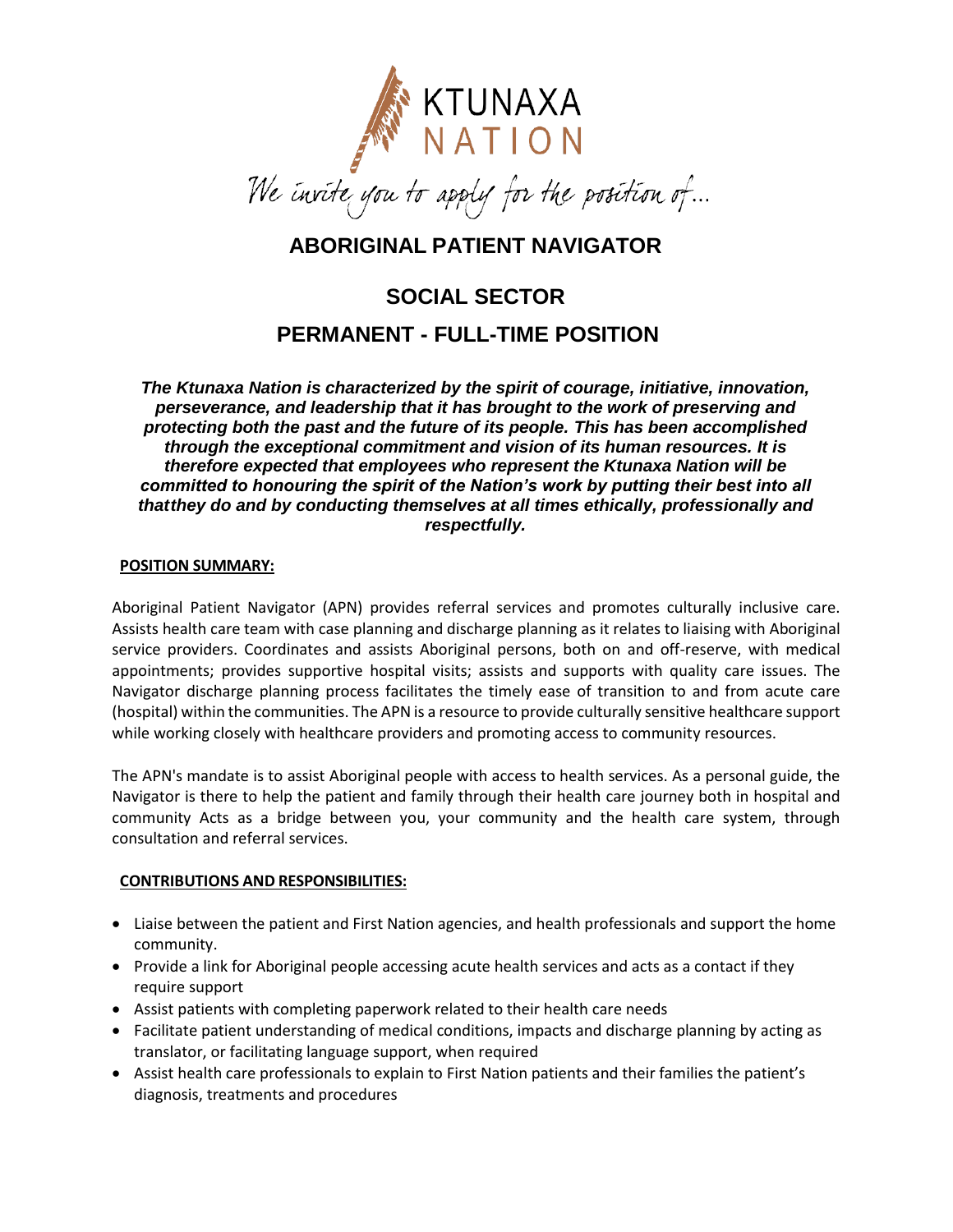

- Advocate for first National patient/families in health care facilities and service agencies
- Refer / network with other health care professionals for services and professionals both in NH facilities as needed.
- Provide culturally relevant information to patients, families and the acute health care team
- Provide educational and informational sessions on Aboriginal health practices and resources, as well as support the development of cultural competency in the health care team
- Develop culturally appropriate brochures and pamphlets identifying local resources and emergency contact numbers
- Assist in ensuring spiritual care of Aboriginal patients, assist with links to community churches when necessary or requested
- Participate in the review of the treatment plan and weekly discharge planning around as required
- Support / promote family meetings when requested. Provide awareness of available service
- Retains links with indigenous organizations, provide patients with linkages to broader support in other communities

## **QUALIFICATIONS**

#### **Education:**

 Bachelor's degree in Social Science, Social Work or a combination of education and relevant experience.

## **Knowledge:**

- 3-5 years' recent experience working with diverse clients with health issues and social barriers
- This includes 2 years of experience in direct service, community-based delivery systems and working with Aboriginal people
- Must be willing to work flexible hours evening and weekend work may be required.
- Effectively communicating with a wide range of people, from family members to community services.
- Broad knowledge of case management including strengths-based, solution-focused practice and grassroots approach within a client-centred care model for clients with complex / cultural care needs
- Ability to promote client-focused care that demonstrates care for and with clients and families, sensitivity to diverse cultures and preferences, client advocacy and social justice concerns
- Comprehensive knowledge of other health disciplines and their role in client care
- Ability to work respectfully amongst many levels of hierarchy and administrations
- Demonstrated ability to work independently and as a team member
- Demonstrates ability to problem solve using sound judgment in applying critical thinking skills within safety limits of client care
- Demonstrated ability to organize work, set objectives and establish priorities; manage time and resources, implements activities to promote cooperation among interdisciplinary teams and collaborate across disciplines
- Understanding of Aboriginal health challenges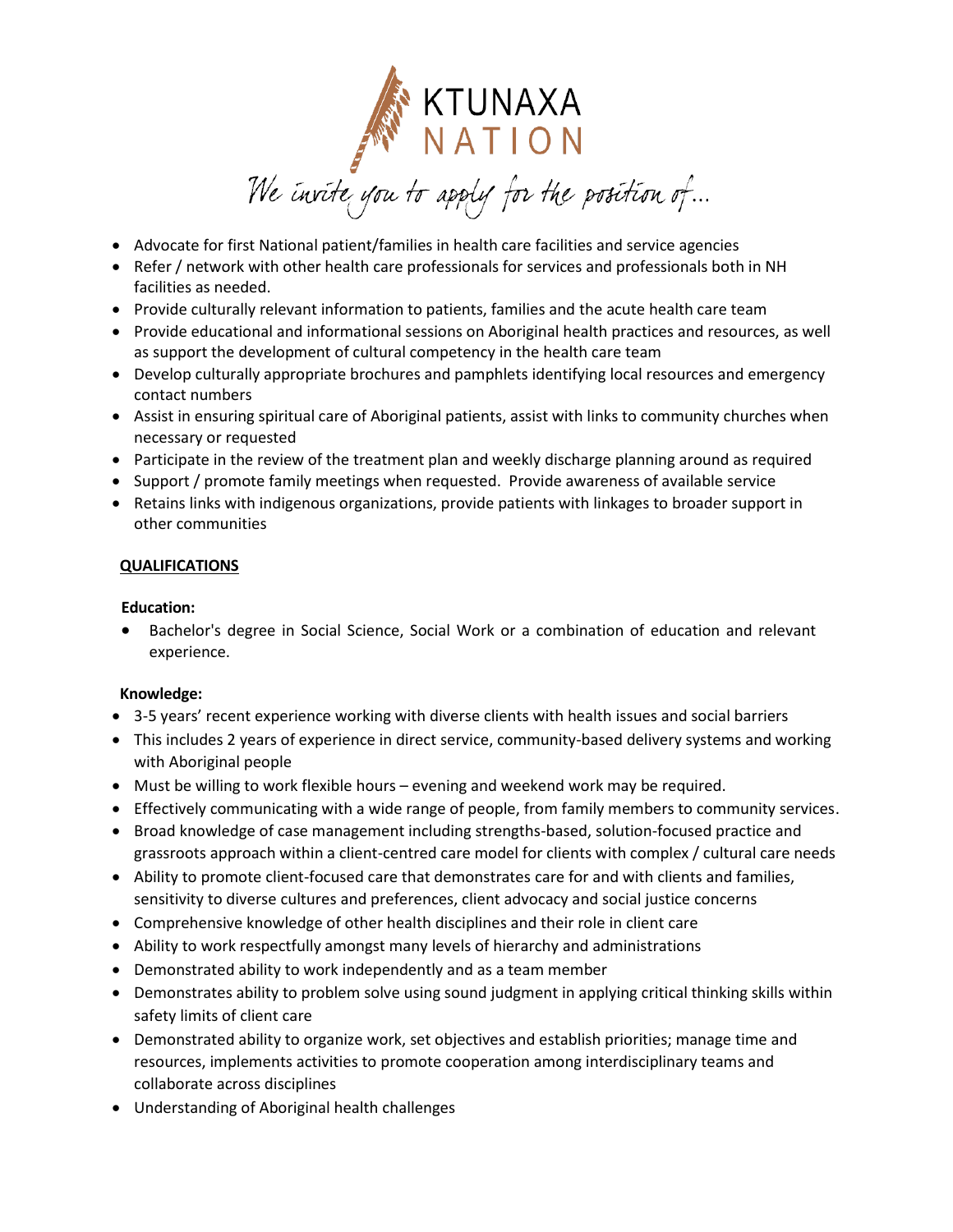

- Willingness to learn and increase knowledge of the Ktunaxa people
- Excellent communication skills, both oral and written
- Ability to deal with others effectively; and have strong interpersonal skills
- Commitment to ongoing professional development: maintain professional practice growth and knowledge to reflect current standards of practice
- Proficient computer skills with Microsoft Office and Adobe; navigating and accessing relevant online information (e.g. government forms)
- Proven ability to work well under pressure; particularly during stressful situations
- Extensive knowledge of Aboriginal issues both historical and current in British Columbia
- Knowledge of ethics and professional approaches to resolving ethical dilemmas
- Be a positive community role model
- Work in ways which empower and build capacity among individuals and communities
- Ability to work collaboratively and effectively with other staff as well as other inter-disciplinary partners in both the Aboriginal and non-Aboriginal environments
- Commitment to the capacity of individuals and communities to promote their health and well-being
- Ability to ensure one's own and clients' safety
- Ability to deal effectively with conflict and apply dispute resolution and problem solving and negotiating skills in an effective and problem-solving manner
- Problem-solving skills and strategies ability to engage individuals presenting strong emotions and at times resistance to the involvement of service providers
- Willingness to analyze approaches used with families, learn from mistakes, and explore alternative strategies to working with families
- Understanding of drug and alcohol-related issues
- Preferred to have ASIST, Non-Violent Crisis Intervention and basic first aid certifications.
- Ethical conduct and responsibility sets a positive example and fulfill responsibilities with the highest diplomacy of integrity, ethics and professionalism. Must be discreet with sensitive confidential information.

## **Other Requirements:**

- Computer skills including the ability to use a computerized patient/client care information documentation system.
- Physical ability to perform the duties of the position.
- A valid driver's license, reliable vehicle, and business liability insurance.
- Criminal records check is required.
- Commitment to ongoing professional development.

**The Ktunaxa Nation Council is committed to providing and maintaining a safe and healthy work environment for all employees and the people, Communities and Bands that we serve. Successful candidates must be fully vaccinated against infection by COVID-19. Candidates who are unable to be vaccinated due to a personal characteristic protected under applicable human rights legislation may**